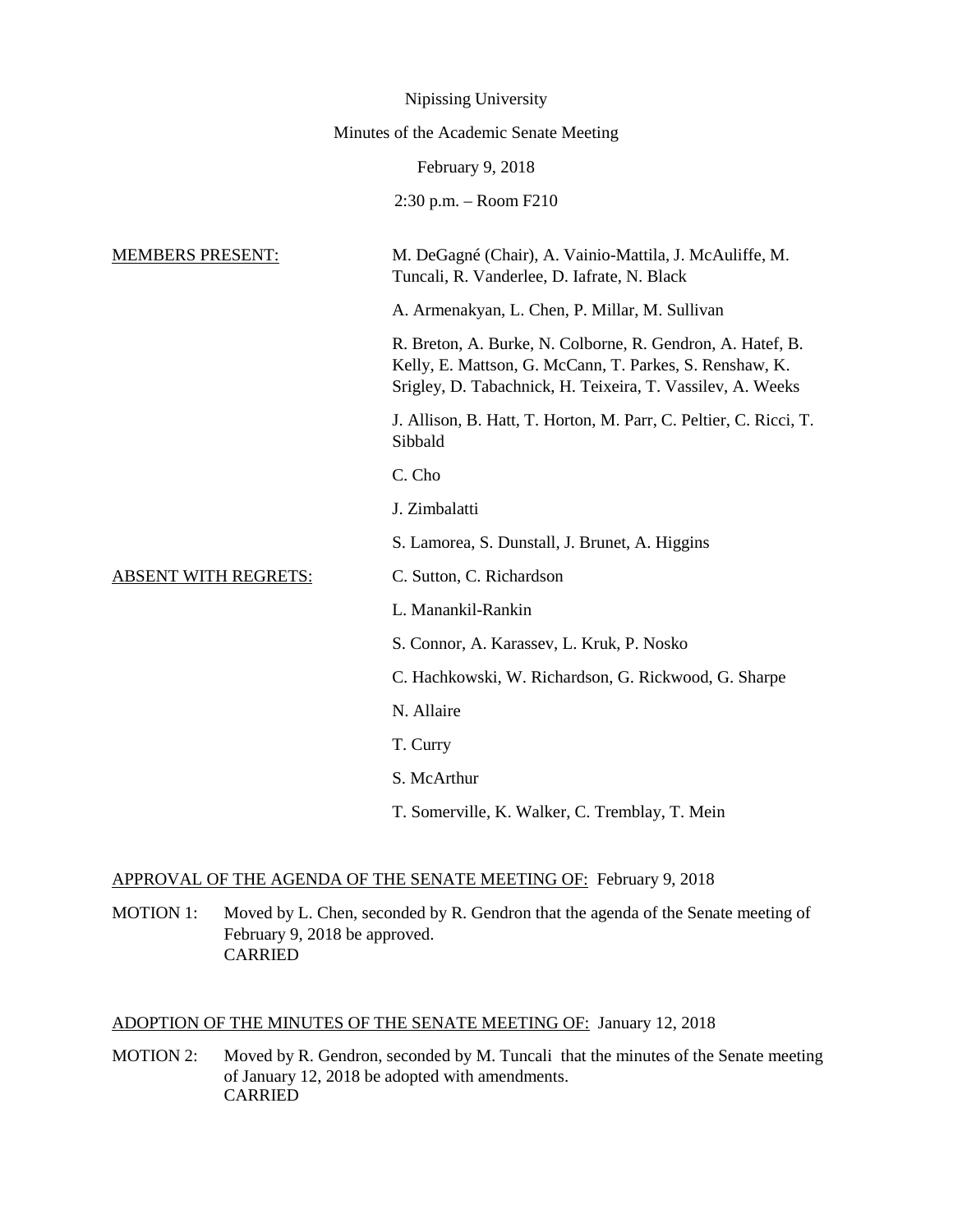### BUSINESS ARISING FROM THE MINUTES

The Associate Registrar - Curriculum & Advising provided the following response to concerns raised at the January 12, 2018 Senate meeting regarding the course template policy:

In response to the concerns raised in the last Senate meeting, regarding the course template 'policy' and how it is not being consistently applied, I would like to state the following:

There is no Senate policy for what must be included when courses are passed by Faculty Council, and USC, prior to Senate approval; however, there are guidelines that faculty should follow when submitting their proposals. It is up to Faculty Council and USC to determine if these proposals are complete. If they are not completed to the satisfaction of these bodies, then they are turned back to the department for further information.

In regard to the actual template, in October 2014, USC sent to Senate a note stating that if new courses did not include a course description (max 75 words) in the present tense and active voice, along with learning outputs/expectations they would be turned back by USC. No mention was made of the statement of need.

It is important to note that I manage a website that has a checklist for those submitting curriculum proposals that tell faculty what they must have. One of the items is "an overview of the proposal including rationale'. The direct link is found here: http://www.nipissingu.ca/departments/admissionsregistrar/curriculum/Pages/Templates.aspx

In conclusion, if there is any concern about the completeness of a proposal, it is addressed by Senate subcommittees. Furthermore, the guidelines change and are continually updated. If any faculty member notices something that does not make sense, they can bring their concern directly to me, the Associate Registrar, Curriculum & Advising, as I can discuss it will all three faculties to ensure consistency.

It was noted that Motion 9 was moved by M. Tuncali and seconded by A. Vainio-Mattila, not K. Srigley as indicated in the January 12, 2018 Senate Minutes. As well, a revised course description for CRJS 3356 Vulnerable Populations will be forwarded to the Associate Registrar – Curriculum & Advising.

## QUESTION PERIOD

A concern was raised regarding the Senate Agenda and Minutes not being published and circulated four days in advance of the meeting as per Senate By-Laws Article 6.2 (b) which indicates that the regular Senate agenda shall be published on the Senate website, and circulated to all Senators at least four (4) days prior to the regular meeting. It was noted that the Senate Secretary/Administrative Assistant to the Provost has a heavy workload. An inquiry was made as to whether there is a plan to alleviate some of the workload. The Provost advised that a plan is in place to re-assign some duties so that more time can be devoted to Senate.

A question was directed to the Dean of Arts & Science in regards to further information concerning the possibility of 200 international students attending Nipissing University for three weeks this summer. The Dean of Arts & Science advised that preliminary discussions have been held with the Fine Arts Dept. to set up a program that would see students come from different countries, but details have not yet been finalized. A concern was expressed at the lack of clarity as to who will be teaching the program. The Dean advised that further details will be forthcoming as soon as they are available.

A request for information as to why faculty postings are now advertised as tenure-track positions with a rank included, for example, tenure-track at the rank of Assistant Professor. The Provost advised that University Affairs identifies positions including the rank. A request for information will be made to the Human Resources Dept. and reported back at a future Senate meeting.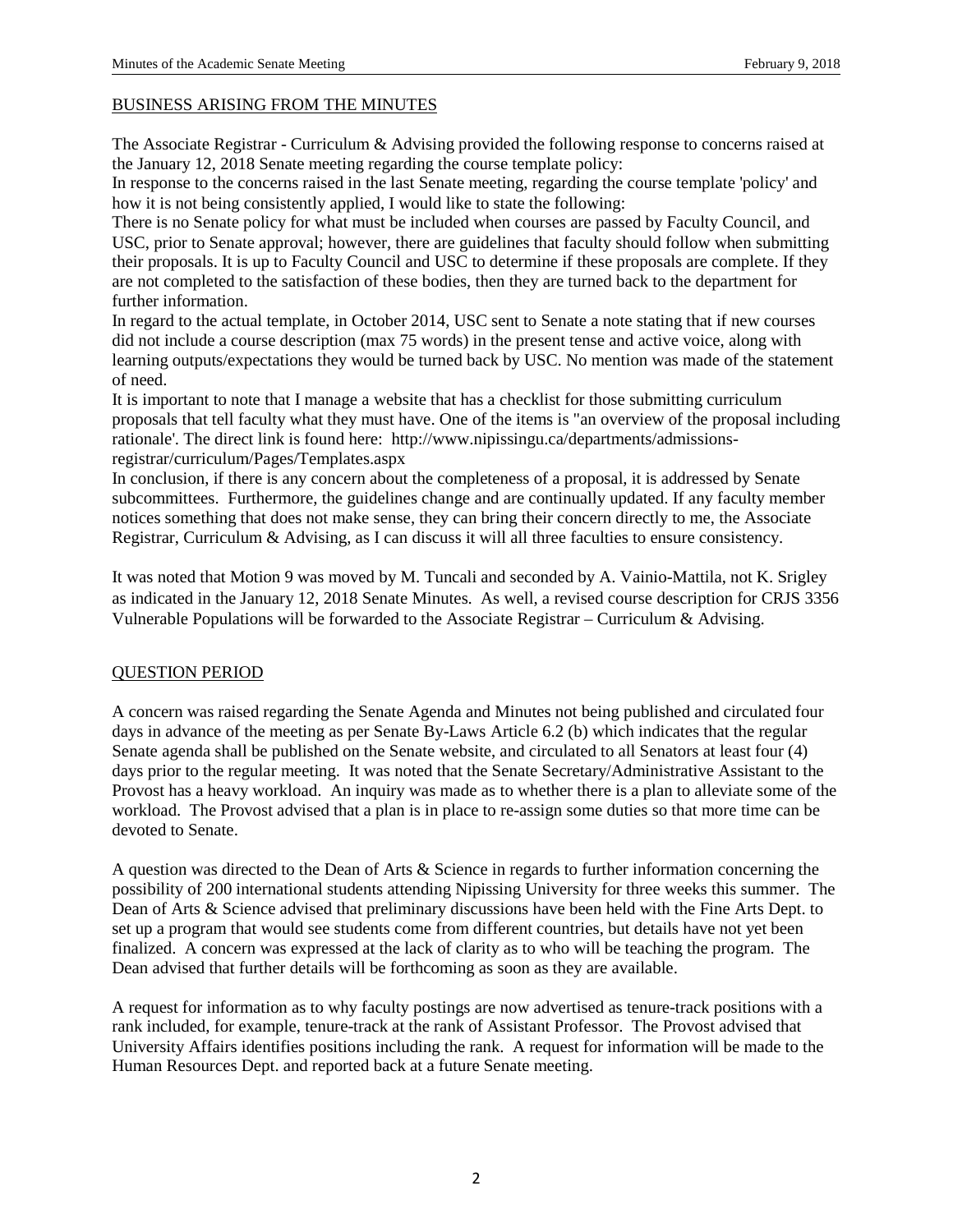### REPORTS of STANDING COMMITTEES and FACULTY or UNIVERSITY COUNCILS

### **SENATE EXECUTIVE COMMITTEE**

MOTION 3: Moved by M. DeGagné, seconded by A. Weeks that the Report of the Senate Executive Committee dated February 1, 2018 be received. CARRIED

### **ACADEMIC QUALITY ASSURANCE AND PLANNING COMMITTEE**

MOTION 4: Moved by A. Vainio-Mattila, seconded by K. Srigley that the Report of the Academic Quality Assurance and Planning Committee dated January 26, 2018, be received. CARRIED

### AMENDMENT OF BY-LAWS

- MOTION 5: Moved by D. Tabachnick, seconded by J. McAuliffe that Senate approve that Article 10.3.2 Graduate Standing & Petitions Subcommittee be added to the Senate By-Laws as outlined below:
- 10.3.2 Graduate Standing & Petitions Subcommittee
	- (a) Ex Officio Members:
		- (i) the Registrar, (non-voting), who shall be chair; and
		- (ii) the Dean, or designate, of each Faculty **of Graduate Studies and Research**.
	- (b) Members Elected by Faculty Council:
		- (i) one (1) faculty Senator or non-Senator with Graduate Faculty status from each Faculty, one of whom shall be elected by the Committee to serve as Vice-Chair; and
		- (ii) one (1) graduate student representative from a PhD Program;
		- (iii) two (2) graduate student representatives from a Masters Program
	- (c) Terms of Reference:
		- (i) to periodically review the University's policies and criteria with respect to defining and assessing graduate academic standing, and make recommendations to the Graduate Studies Committee as necessary and appropriate, for conveyance to Senate;
		- (ii) to consider and rule on petitions by graduate students for exceptions to University academic regulations\*;
		- (iii) where it appears that graduate degree program requirements or other academic regulations are giving us rise to otherwise avoidable student petitions, to draw this to the attention of the Graduate Studies Committee or other individuals for further consideration and possible action;
		- (iv) through the degree audit process, to identify graduating students who are eligible for consideration for major graduate academic awards and to forward this information to those charged with making final selections;
		- (v) to rule on the admissibility of candidates who fail to meet normal University admission requirements, but who, in the opinion of the Registrar, deserve special consideration; and
		- (vi) to deal with such other matters as may be assigned from time to time by the Graduate Studies Committee or by Senate.

\* decisions in (ii) are final and may not be appealed CARRIED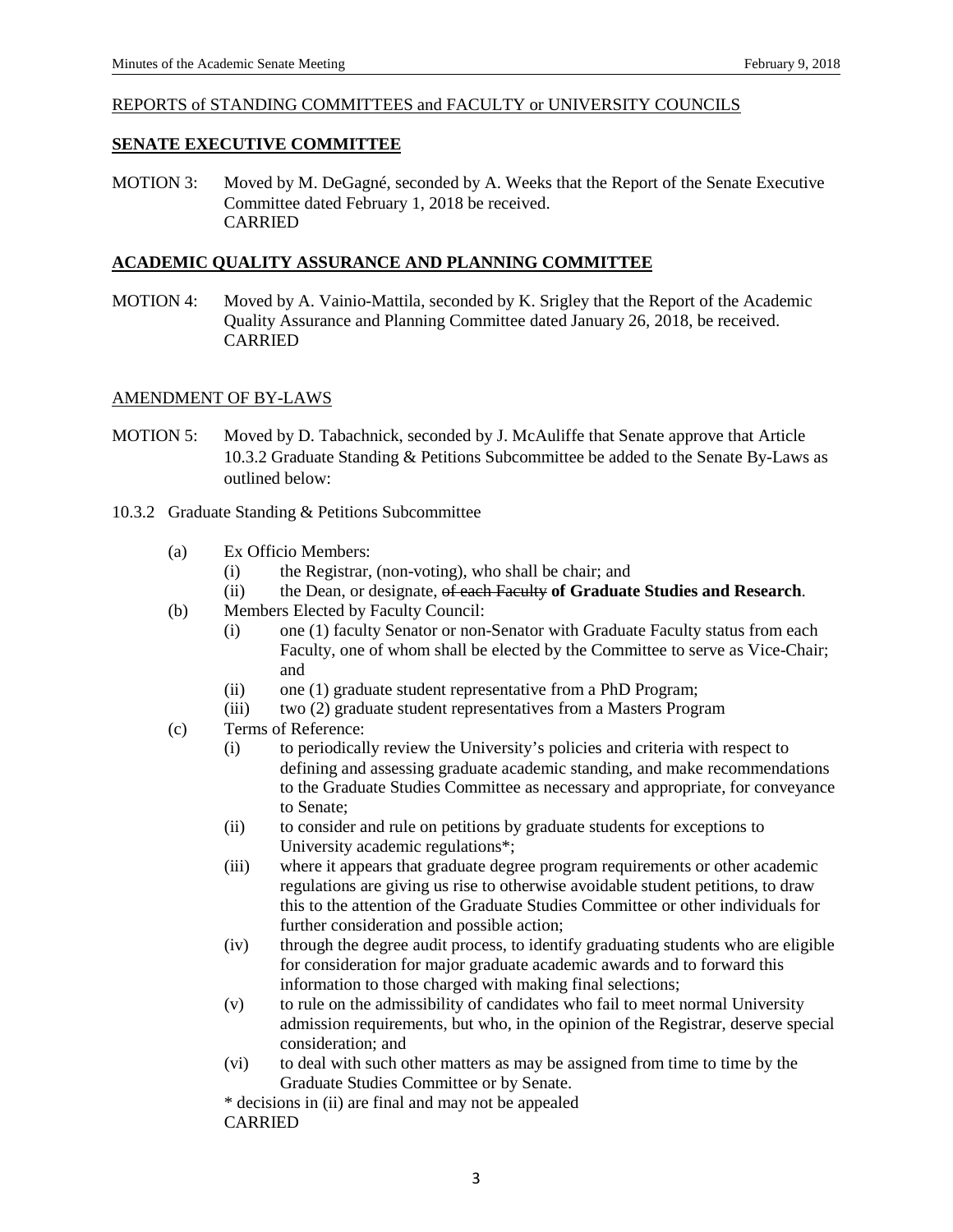- MOTION 6: Moved by D. Tabachnick, seconded by G. McCann that Senate approve that Article 9.1 Senate Executive Committee be amended as outlined below:
- 9.1 Senate Executive Committee (EXEC)
	- (a) *Ex Officio* Members:
		- (i) the President, who shall be Chair;
		- (ii) the PVPAR, or designate, who shall be Vice-Chair;
		- (iii) the Academic Deans, or their designates;
		- (iv) the Speaker; and
		- (v) the Deputy Speaker.
	- (b) Members Elected by Faculty Council:
		- (i) one (1) tenured or tenure-track faculty Senator\* from each Faculty elected by Senate; and
		- (ii) one (1) student Senator from the NUSU Executive.
		- \*tenured faculty preferred
	- (c) Terms of Reference:
		- (i) to call Senate meetings and prepare the agendas of Senate;
		- (ii) to approve Senate minutes for circulation prior to adoption;
		- (iii) to manage the workflow of Senate and its committees/subcommittees in order that business is carried out in an expeditious and timely fashion;
		- (iv) to ensure that Senate By-Laws are followed and that Senate decisions are properly recorded, transmitted and implemented;
		- (v) to consider, for approval and conveyance to Senate, reports and recommendations of the By-Laws & Elections Subcommittee and Honorary Degrees Subcommittee;
		- (vi) when required, to exercise Senate's authority and act on Senate's behalf during the Senate summer recess period, with the understanding that all such actions shall be reported at the September meeting of Senate;
		- (vii) the Senate Executive may act on behalf of Senate when quorum of Senate cannot be established, or when the regularly scheduled Senate meeting is delayed, to deal with any urgent matter that is within the responsibility of Senate, with the understanding that all such actions will be reported at the next meeting of Senate;
		- (viii) to approve degree audits for all undergraduate students who have applied to graduate, and to recommend all candidates to Senate for the conferring of undergraduate degrees, diplomas and certificates;
		- (ix) meetings at which candidates for honorary degrees are discussed shall be conducted *in camera* and considered strictly confidential; and
		- (x) to deal with such other matters as may be assigned from time to time by Senate.

The amendment of the Terms of Reference of the Senate Executive Committee, Article 9.1(c)(vii), and the capacity of the Senate Executive to act on behalf of Senate under certain conditions was discussed. Changes to the Terms of Reference were made due to concerns expressed that graduates were approved by the Senate Executive. The Registrar informed that the approval of graduates was a matter of urgency that impacted students. It was advised that a mechanism currently exists that a special meeting of Senate may be called with three days of notice. A suggestion was made that the membership of the Senate Executive be changed to parallel the academic faculty membership of Senate. The Provost stringently objected advising that she as well as other members of the Senate Executive are active academic faculty members, and that raising the number of committee members does not assist the operation of the committee.

TABLED – For further discussion at a By-Laws and Elections Subcommittee Meeting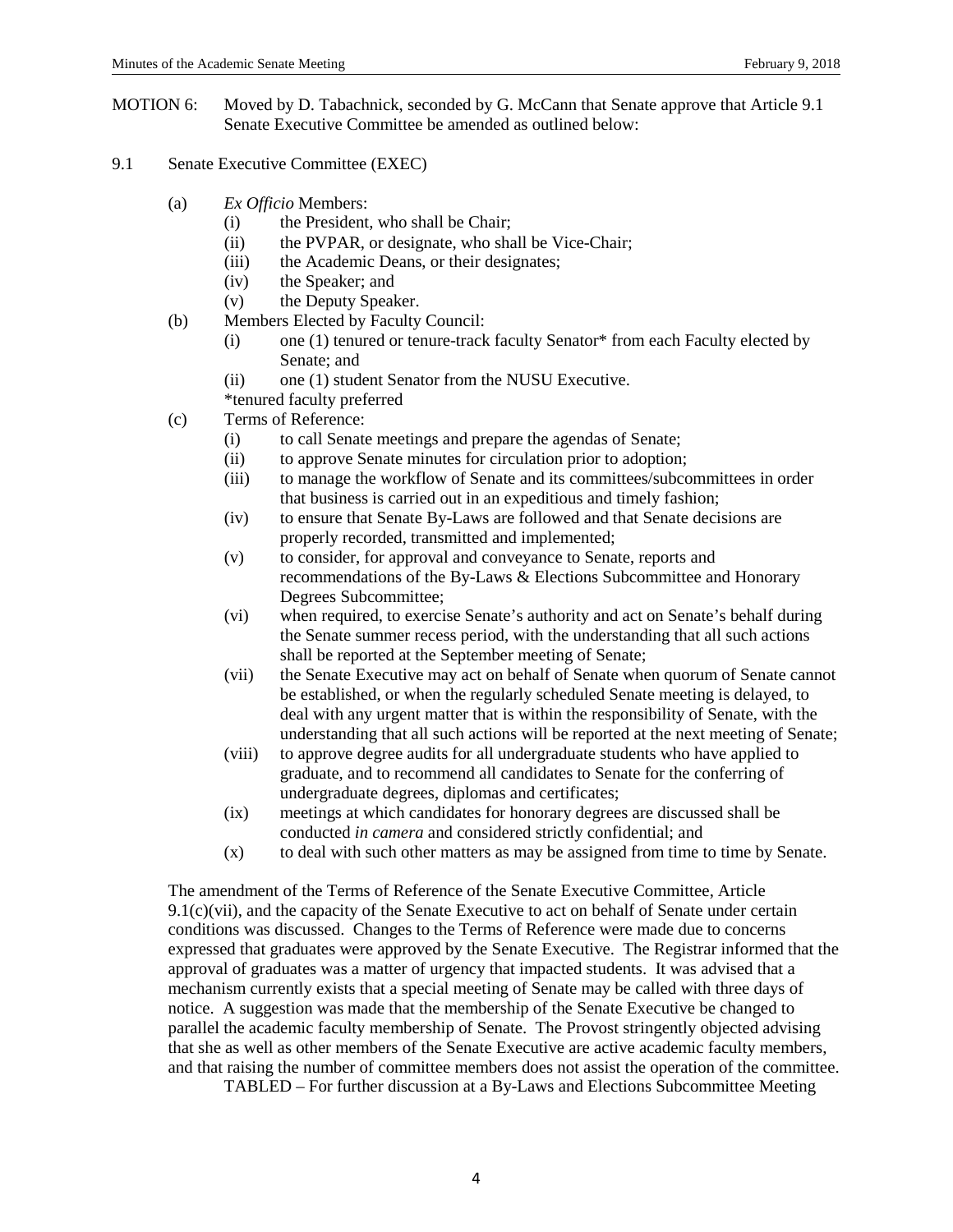#### **ELECTIONS**

- Elect one representative from each faculty to serve on the Chancellor's Teaching Award Selection Committee **Denyse Lafrance Horning – ACCLAIMED David Tabachnick – ACCLAIMED Doug Gosse – ACCLAIMED**
- Elect one representative from each faculty to serve on the CASBU Teaching Award Selection Committee **Denyse Lafrance Horning – ACCLAIMED David Tabachnick – ACCLAIMED Doug Gosse – ACCLAIMED**

### REPORTS FROM OTHER BODIES

The President advised that at the February COU Executive Heads meeting, Mitzie Hunter was welcomed as the Minister of Advanced Education and Skills Development replacing Deb Matthews. COU looks forward to working in partnership with Minister Hunter. International student tuition predictability and enrolment, challenges universities face in the delivery of mental health support services, tuition fees and executive compensation caps were some of the issues discussed. He provided an update on Advancement and advised that raising funds for the institution has taken on a much stronger role. Events recently attended included, the Alumni Advisory Board Retreat, Student Awards and Donor Social and the Alumni and Friends Social event at Ryerson University. These events, as well as the Alumni E-Newsletter all help to build a more sustained communication with our Alumni. The President responded to a question regarding when the executive compensation would be posted and made public. He advised that the government has approved eight comparatives that will be posted publically with comments shared. Once this process is complete, a new executive compensation level will be set. The province as well as the Board of Governors would have to approve any changes.

Senator Sibbald requested that the Alumni E-Newsletter also be e-mailed to faculty members.

The following reports were provided as electronic copies and will be included as attachments in the Senate Minutes:

- Provost's Report
- NUSU Update
- Indigenization Steering Committee Update

#### NEW BUSINESS

- MOTION 7: Moved by D. Iafrate, seconded by M. Tuncali that Senate consider receipt of the Report on Graduation Applicants dated February 7, 2018. CARRIED
- MOTION 8: Moved by D. Iafrate, seconded by S. Lamorea that Senate receive the Report on Graduation Applicants dated February 7, 2018. CARRIED
- MOTION 9: Moved by D. Iafrate, seconded by S. Lamorea that Senate grant approval to graduate the students listed in the Report on Graduation Applicants dated February 7, 2018. CARRIED